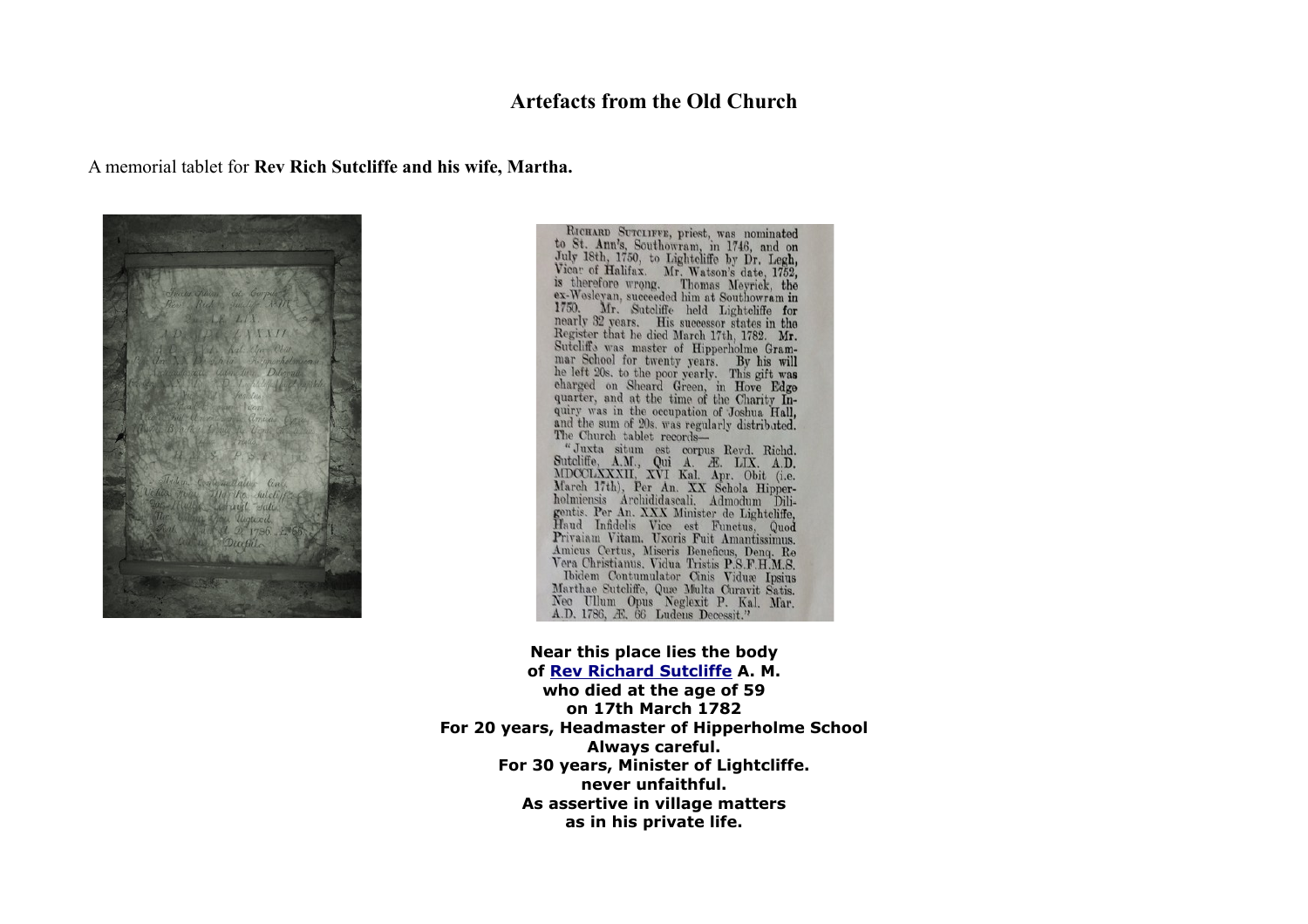**He was a loving husband, a true friend. Kind to the poor. In short, a true Christian.**

**His sorrowful widow**

**She raised this monument for herself and her descendants**

**In the same place are buried the ashes of his widow Martha Sutcliffe who amply took care of many things and did not neglect any duty 28th February 1786, aged 66. Happily departed**

He is listed on the Incumbent of St Matthew's from 1750 to 1782 and appears on the Benefactors Board (see details below)

Martin Bull, Calderdale Companion has the following on him.

Usher at Heath Grammar School 1744 Curate at Southowram 1746 – 1750 Curate Lightcliffe 1752 Curate Halifax 1756 Master at Hipperholme Grammar School 1770 Perpetual Curate, Lightcliffe 1782 He lived briefly at Cooper House Luddendenfoot.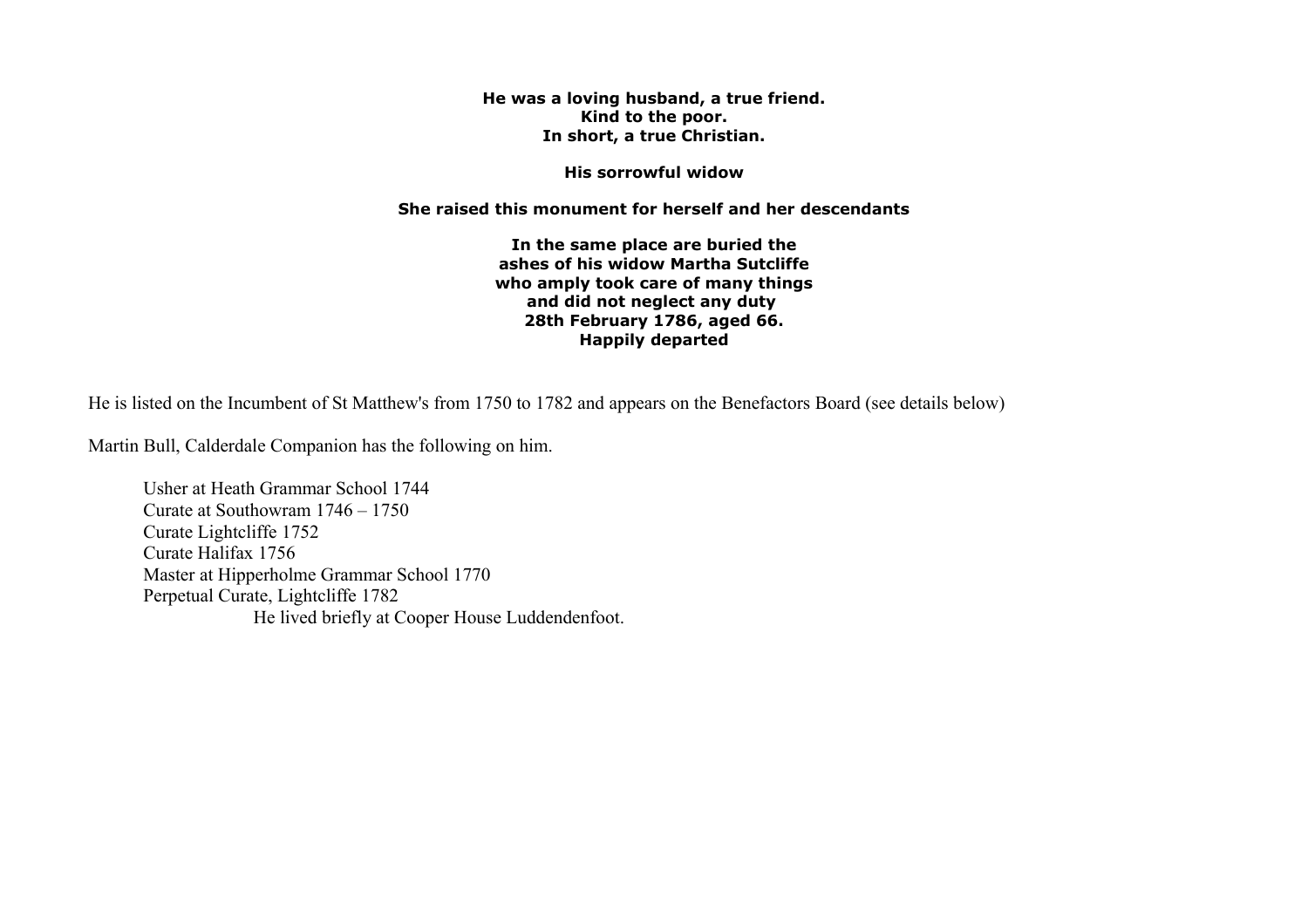### **John Walker:** 1753 – 1823



John Walker\*, died April 22<sup>nd</sup> 1823 aged 70 of Crow Nest. Mary\*, his wife, died November 13<sup>th</sup> 1823 aged 60. William\*, eldest son, died April 25<sup>th</sup> 1798 aged 21 weeks. Mary\*, oldest daughter, died February 1st 1815.

John was the son of William Walker & Elizabeth Caygill and married Mary Lees Edwards.

The other children including Ann 1803-1854 buried under the pulpit. (see below) and Elizabeth (1801-1844) who married George Mackay Sunderland 1798 – 1847.

Mary Sutherland\*, the granddaughter of John & Mary Walker & daughter of George Mackay & Elizabeth Sutherland died 1845 is also buried in the family plot\*.

**John Walker.** 1804-1830

There is a small memorial to a second John who died in Naples aged 26. He was buried in the Protestant cemetery, Corso Garibaldi, Naples. He was the second son of John Walker; brother of William, Ann and Elizabeth. He married Fanny Penfold 2/7/1829, died on honeymoon 19/1/1830. A child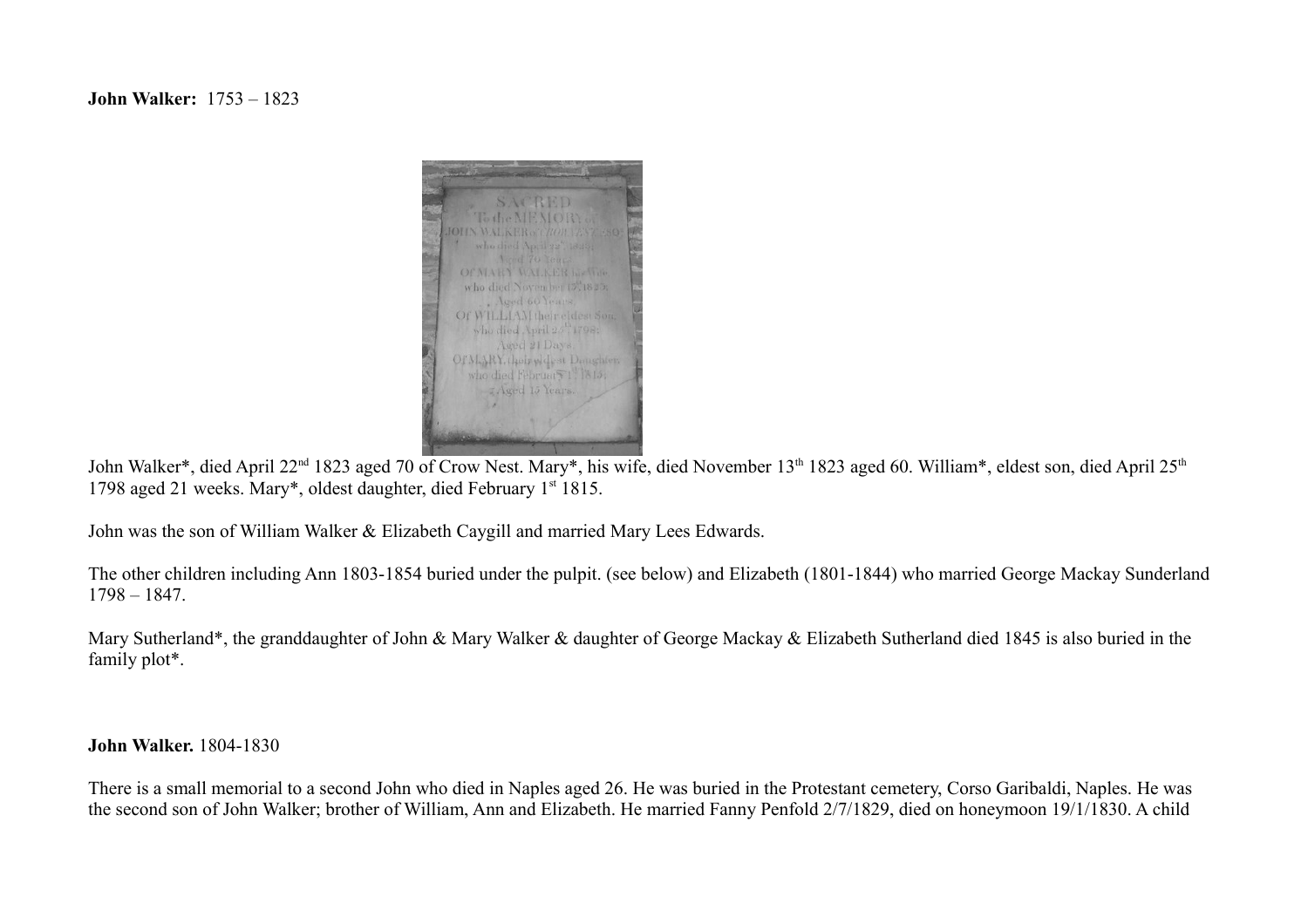was still born, end of male line, hence Ann and Elizabeth inherited Cliff Hill and Crow Nest. Fanny came from Sussex and was employed by an uncle of John. She became/already was companion to Elizabeth. Fanny married again & died in Dublin.

J. Horsfall Turner's "Old Lightcliffe Chapel" says that Fanny had erected the memorial tablet with the weeping Greek above the named memorial. The two are both in the tower but mounted separately. It is thought that the profile was done by one of the Richard Westmacott RA but there is no mention



in the catalogues of their works. (see Friends of Friendless Churches)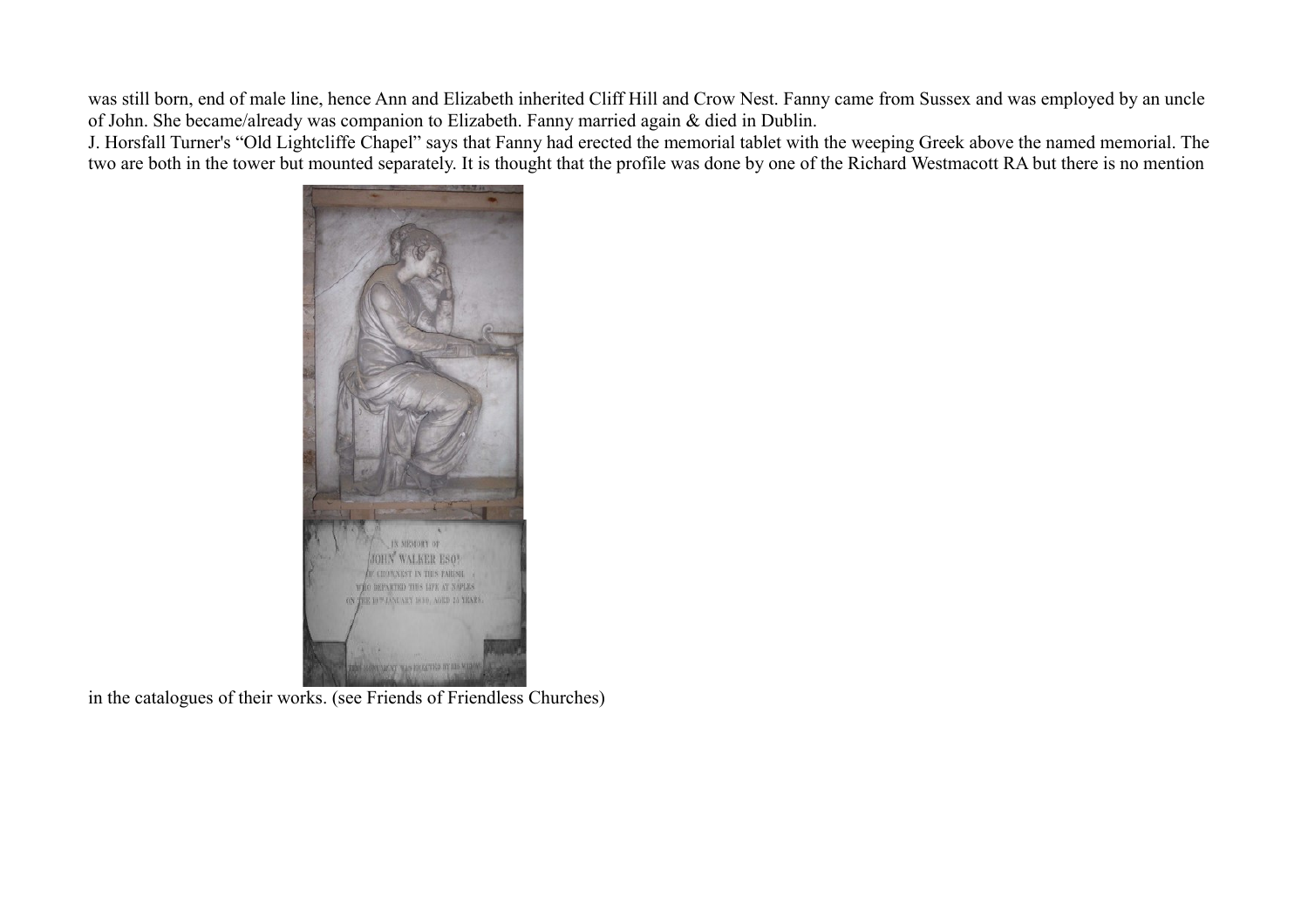**Ann Walker.**



#### *In memory of Ann Walker of Cliffe Hill who was born May 20th 1803 [all Roman numerals] and died February 25th 1854 and is buried underneath the pulpit in this church.*

*And of her neice, Mary who died June 6th 1845 and is buried in this churchyard.*

*and of her nephews George Sackville [Sutherland] who died in 1843 aged 12, John Walker who died in 1836 aged 1 year and are buried in Kirkmichael, Rosshire the children of George McKay & Elizabeth Sutherland.*

*There is a brass plaque on the south wall of Halifax Parish Church [Halifax Minster] dedicating a window by Evan Charles Sutherland Walker in an identical style.*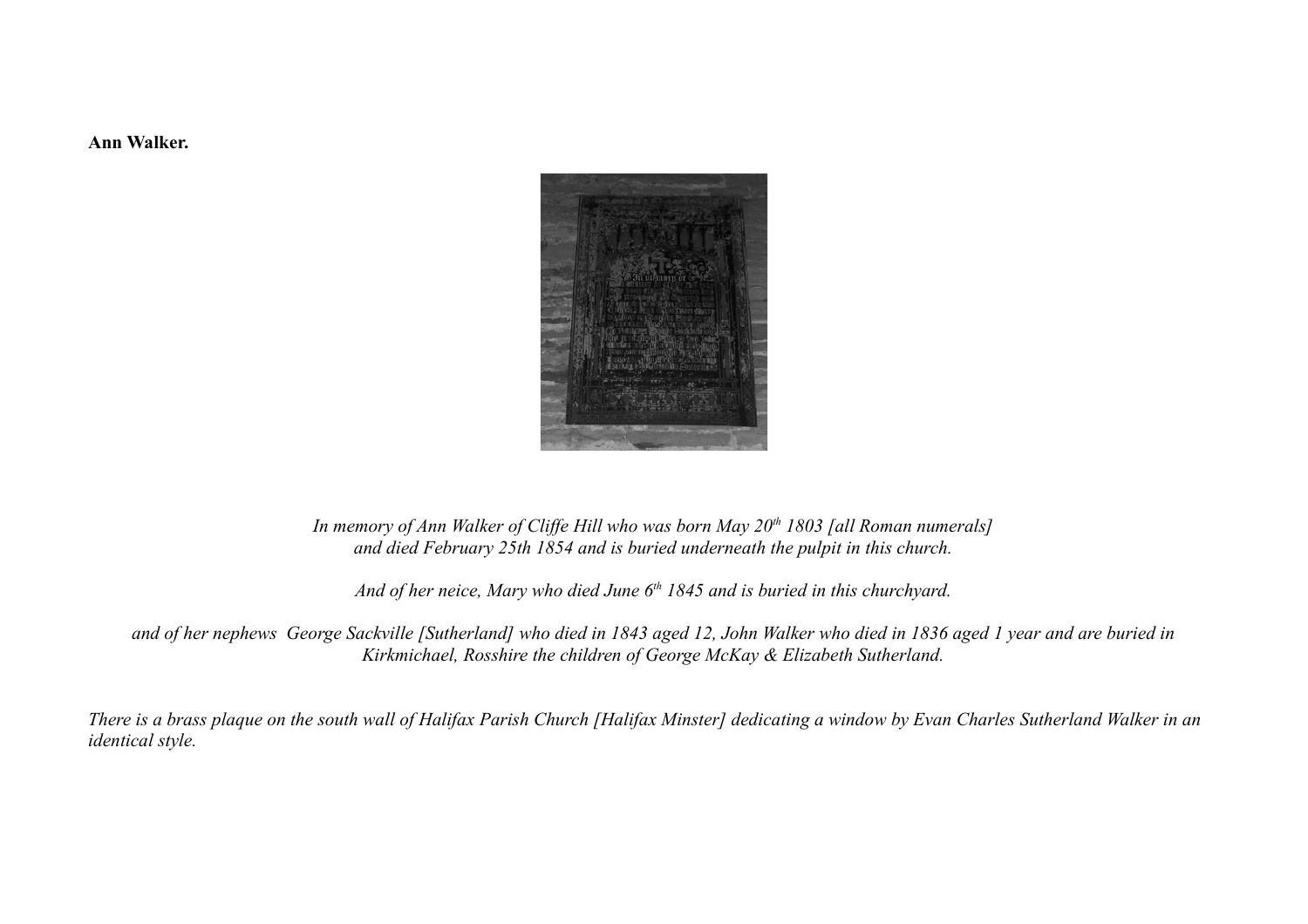## **Benefactors' Board.**



The Benefactors Board which used to hang on the inner west wall in the old church is now stored within the tower, vertically, and attached to battens. It measures about 12' x 3'9" and looks to be oak. Stained with gold leaf script.

| Benefactions to the Poor of Hipperholme & Hipperholme $[$ ###] |                  |                 |                                                 |                   |                   |                                                      |              |                 |                                         |                |                   |
|----------------------------------------------------------------|------------------|-----------------|-------------------------------------------------|-------------------|-------------------|------------------------------------------------------|--------------|-----------------|-----------------------------------------|----------------|-------------------|
| Benefactors                                                    | When left        | Will or<br>Deed | How to be applied                               | Whence<br>1SSUING | Amount<br>produce | Benefactors                                          | When<br>left | Will or<br>Deed | How to be applied                       | Whence issuing | Amount<br>produce |
| Mr Tho.<br>Whitely                                             | Nov $17th$<br>AD | Left by<br>Will | To the Governors $\&$ Charged on<br>Trustees of | Yew Trees         | $\pm$ . s. d.     | Michl. Gibson Esq $ AD $<br>$^{\circ}$ O1 $^{\circ}$ | 1738         | Left by<br>Will | To be distributed by the<br>Ministers & |                | $\pm$ . s. d.     |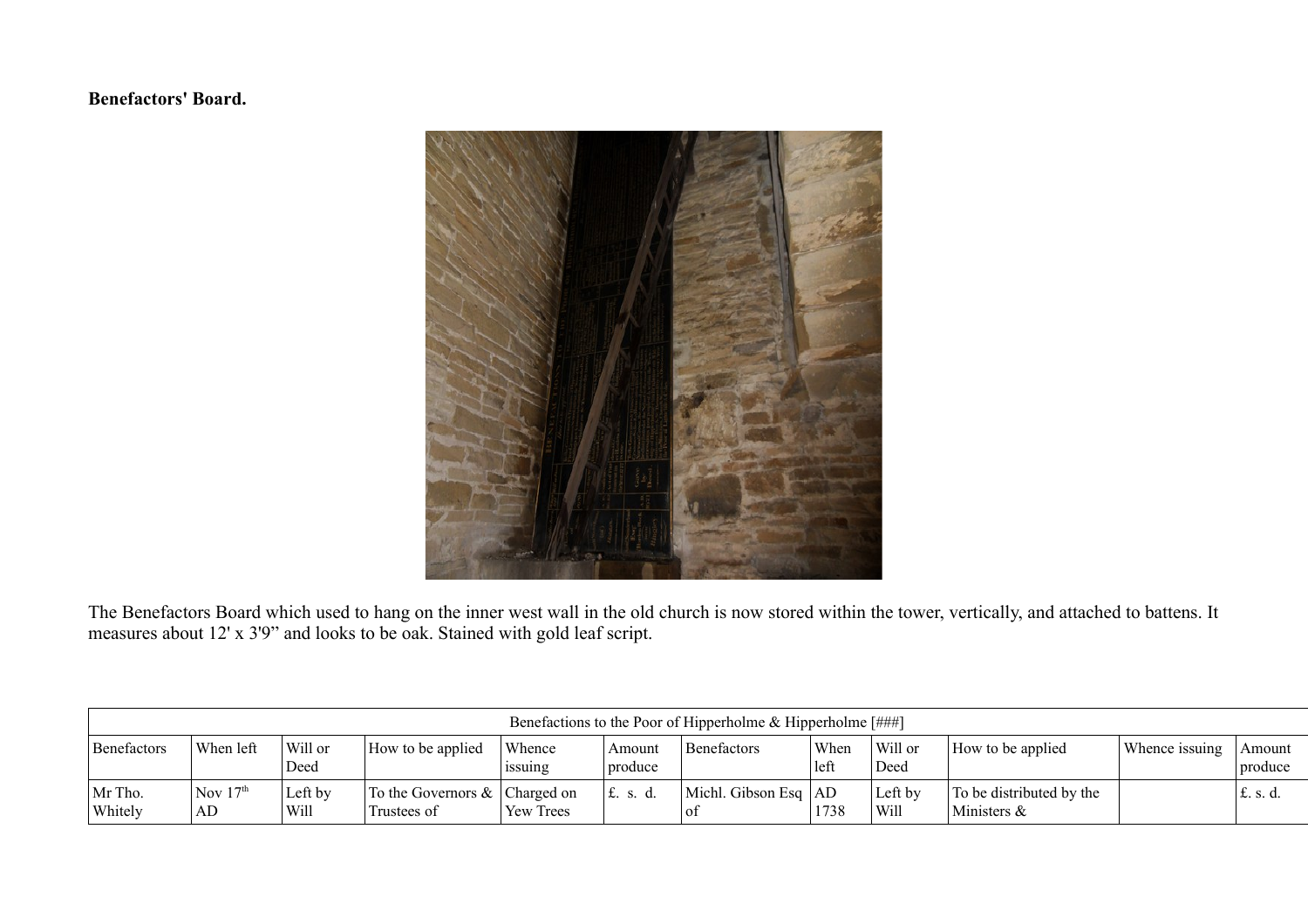| of Cinder Hills   1631                                      |            |                                                                                                                | Hipperholme Free<br>Grammer School, in<br>trust, the sum of<br>forty shillings per<br>annum to be<br>distributed to the<br>poor of<br>Hipperholme on St<br>Thomas's Day in<br>every year.                                                                                                                                                                                                    | Farm, the<br>property of<br>Josh Lister<br>Esq, Harley<br>Head Farm,<br>the property of<br>William<br>Walker Esq.<br>A farm in the<br>village of<br>Hipperholme,<br>the property of<br>Mr Chas<br>Dearden. | 10<br>10<br>1.0.0 | Slead Hall                                                         |            |                 | Churchwardens on every<br>Sunday in the year for<br>ever at Lightcliffe Chapel<br>the value of 1 shilling in<br>bread to 12 persons<br>residing at Hough Edge<br>& Upper Lane. This is<br>charged upon the Pear<br>Tree Farm at Lightcliffe.                                                                              |                                                       | 2.12.0 |
|-------------------------------------------------------------|------------|----------------------------------------------------------------------------------------------------------------|----------------------------------------------------------------------------------------------------------------------------------------------------------------------------------------------------------------------------------------------------------------------------------------------------------------------------------------------------------------------------------------------|------------------------------------------------------------------------------------------------------------------------------------------------------------------------------------------------------------|-------------------|--------------------------------------------------------------------|------------|-----------------|---------------------------------------------------------------------------------------------------------------------------------------------------------------------------------------------------------------------------------------------------------------------------------------------------------------------------|-------------------------------------------------------|--------|
| Nath.<br>Waterhouse<br>of<br>Halifax                        | AD<br>1642 | Left by<br>Will &<br>which has<br>since been<br>confirmed<br>by<br>Act of<br>Parliament<br>in the year<br>1777 | To 16 inhabitants of<br>the Town & Parish<br>of Halifax under the<br>title of Governors $\&$<br>Trustees certain<br>estates lying in the<br>Town & Parish of<br>Halifax in trust for<br>various purposes &,<br>amongst others, one<br>is for apportioning a<br>part of the revenue<br>of the said estates<br>amongst the<br>Churchwardens &<br>Overseers of the<br>town & 9 other<br>Hamlets | The annual<br>amount varies,<br>the Portion<br>paid in March<br>1809 to the<br>Overseer of<br>Hipperholme<br>was.                                                                                          | 22.0.0.           | The Rev'd Richard<br>Sutcliffe AM<br>late Curate of<br>Lightcliffe | AD<br>1782 | Left by<br>Will | To Mr William Walker at<br>Crow Nest, the Ministers<br>& Churchwardens of<br>Lightcliffe & their<br>successors in trust 20<br>shillings per annum to be<br>by them distributed at<br>Lightcliffe Chapel on<br>Christmas Day to 20 poor<br>persons residing in<br>Hipperholme cum<br>Brighouse having no<br>Parish relief. | This is charged<br>upon an estate at<br>Sheard Green. | 1.0.0  |
| Sam'.<br>Sunderland<br>of<br>Harden Beck<br>near<br>Bingley | AD<br>1671 | Gave by<br>Deed                                                                                                | To the Governors $\&$<br>Trustees of<br>Hipperholme Free<br>Grammer School, a<br>farm called Birks<br>Close near<br>Norwood Green, the Trustees have<br>annual produce of                                                                                                                                                                                                                    | This farm was<br>let upon a<br>lease of 200<br>years at £8 per<br>annum which<br>is expired. The<br>borrowed                                                                                               | 8.0.0.            | Mr Jas. Gledhill<br>of<br>Smith House in<br>Lightcliffe            | AD<br>1789 | Left by<br>Will | To Mr William Walker of<br>Crow Nest & his<br>successors in trust the<br>sum of 40 shillings, one<br>half to be laid out in linen<br>cloth for 8 poor women &<br>the other half to be<br>applied to the benefit of                                                                                                        |                                                       |        |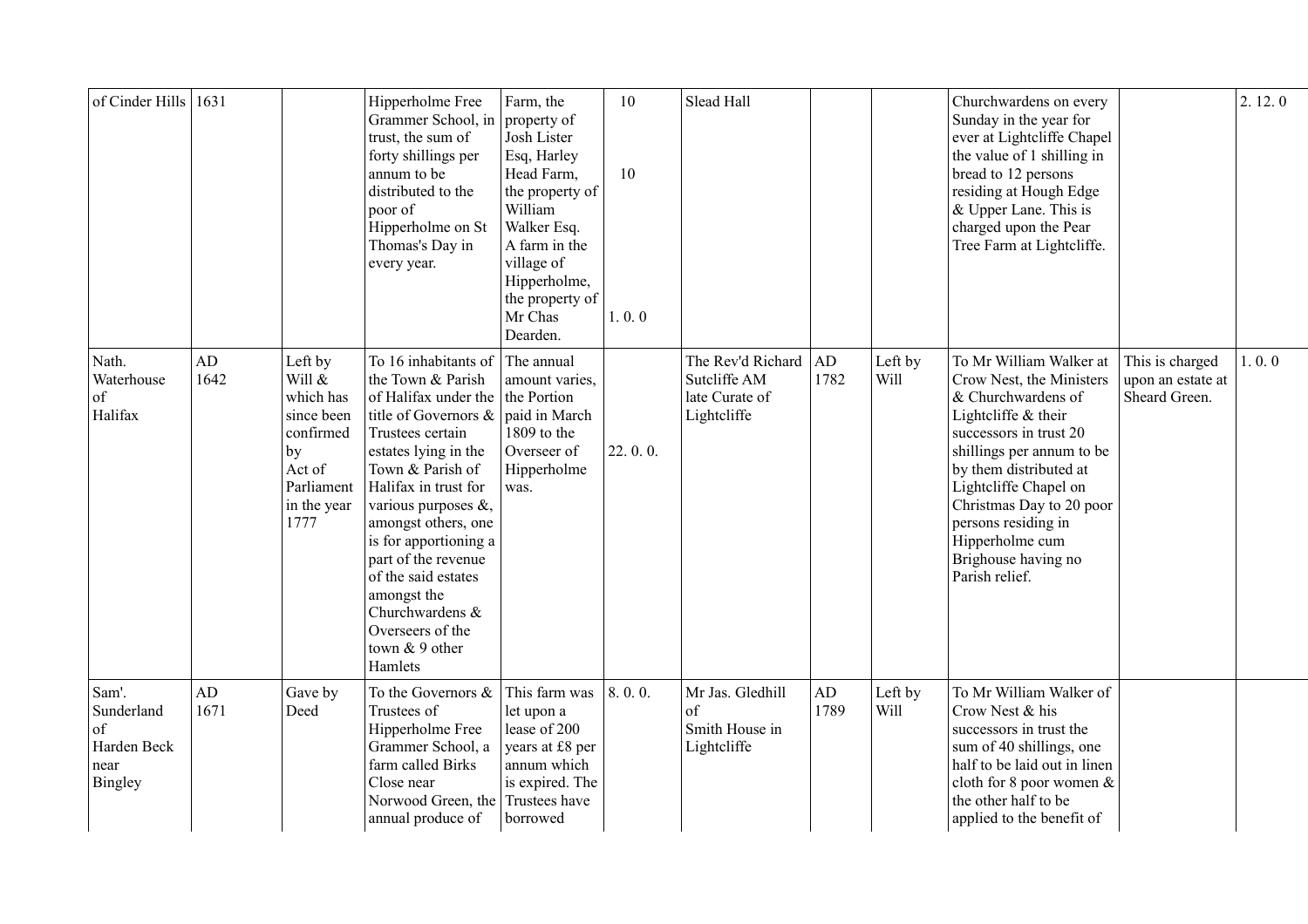| which is to be<br>distributed at the<br>School to the most<br>indigent of & within<br>the Township of<br>Hipperholme-cum-<br>Brighouse on<br>Midsummer's Day<br>& St Thomas's Day<br>in every year by the<br>Ministers,<br>Churchwardens &<br>Overseers of the<br>Poor of Lightcliffe<br>& Coley. | money for<br>rebuilding the<br>House & Barn<br>so that the<br>distribution<br>continues until<br>the Debt is<br>paid off. |                |                   |                 | Sunday Schools but if the<br>Sunday Schools be<br>discontinued then the 20<br>shillings to be distributed<br>to the poor on Christmas<br>Day in every year.                                                                                                                                                                                                                                                                                                                                                                                                                                                                     |                                                                     |         |
|---------------------------------------------------------------------------------------------------------------------------------------------------------------------------------------------------------------------------------------------------------------------------------------------------|---------------------------------------------------------------------------------------------------------------------------|----------------|-------------------|-----------------|---------------------------------------------------------------------------------------------------------------------------------------------------------------------------------------------------------------------------------------------------------------------------------------------------------------------------------------------------------------------------------------------------------------------------------------------------------------------------------------------------------------------------------------------------------------------------------------------------------------------------------|---------------------------------------------------------------------|---------|
|                                                                                                                                                                                                                                                                                                   |                                                                                                                           | William Walker | $\rm{AD}$<br>1810 | Left by<br>Will | Extract from Will: I give<br>my Executors & Trustees<br>& their heirs one annuity<br>clear yearly rent or sum<br>of £10 upon trust that<br>they ot the survivors or<br>survivors of them or his<br>heirs shall do distribute<br>the same at the Chapel of<br>Lightcliffe on Christmas<br>Day every year for ever;<br>to & amongst such poor<br>persons of the Township<br>of Hipperholme aforesaid<br>as they shall think fit the<br>sum of two pounds part<br>thereof being the interest<br>of £50 paid to me under<br>the will of the late James<br>Gledhill & the residue<br>thereof I declare to be<br>donated from myself. | This bequest was<br>[ $\#$ ##] under the<br>Statute of<br>Mortmain. | 10.0.0. |

Hipperholme Free Grammer School. "Grammer" is the spelling used in each case.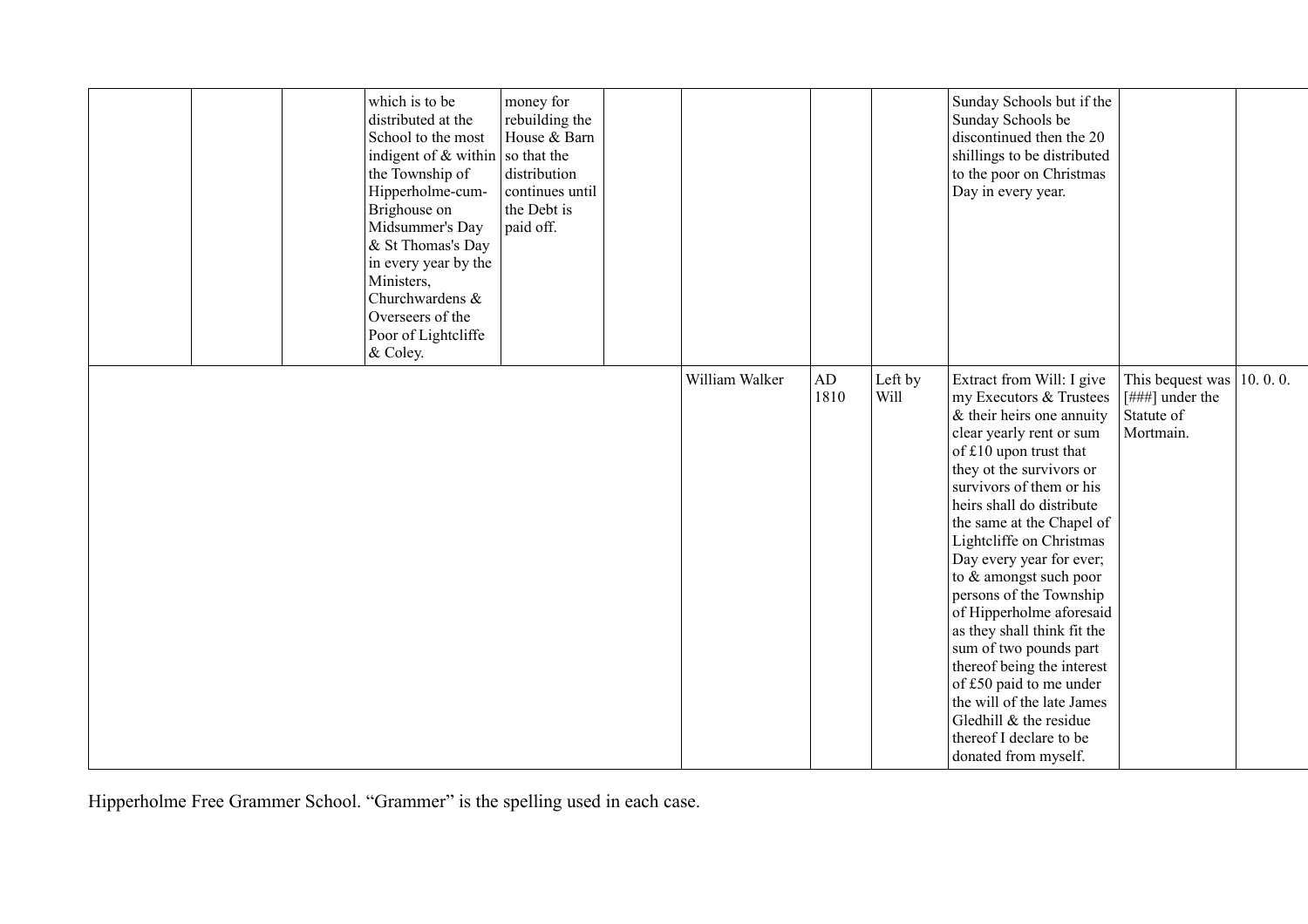The **Statutes of Mortmain** were two enactments, in 1279 and 1290, by Edward I of England aimed at preserving the kingdom's revenues by preventing land from passing into the possession of the Church. Possession of property by a corporation such as the church was known as mortmain.

[###] - yet to be read.

The date stone from the original chapel is on the second floor of the tower. From this it shows that the church has always been dedicated to St Matthew.

**Deo et Sancto Matthæo Apostolo Evangelistæ Martyri Sacra A. O. MDCXXIX**



**And what is missing.** J Horsfall Turner describes other memorials which aren't in the tower.

A large brass plaque commemorating George Mackay Sutherland – his chest tomb is the western section of the closed churchyard.

"in memory of George Mackay Sutherland of Aberader, Inverness-shire, Captain of Her Majesty's 13<sup>th</sup> Regiment of Light Dragoons who was born November19th 1798, died Aprill 22nd 1847 and is buried in the churchyard and of **Elizabeth** his wife, daughter of John Walker of Crow Nest who was born November10th 1801 and died December 28<sup>th</sup> 1844 and is buried in Wimbledon, Surrey."

Described as a mural alabaster monument with classical design. Could this be the monument on the south wall in the photograph which includes pulpit and memorial to John Walker?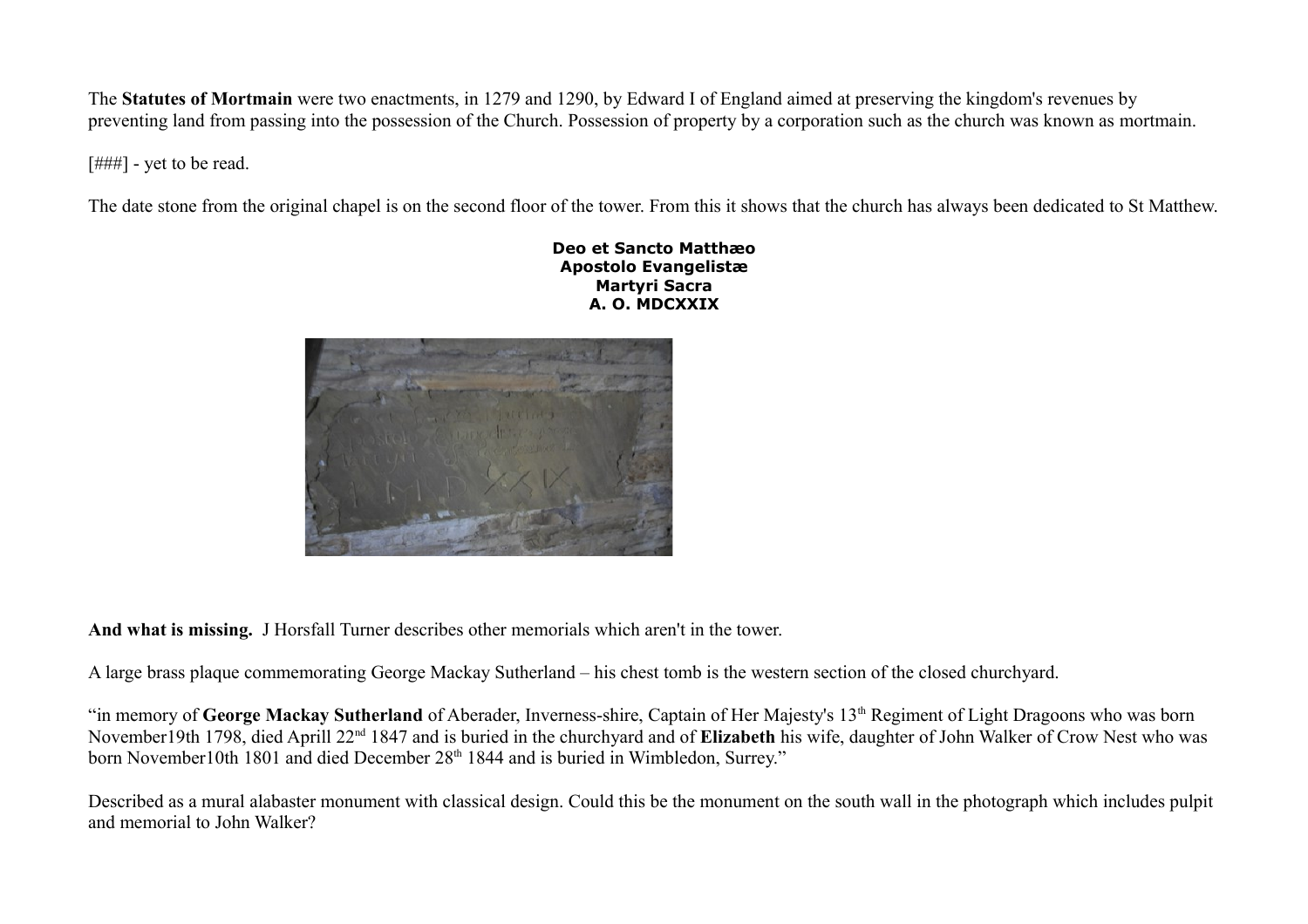"Sacred to the memory of **Alfred Ripley** late Midshipman RN yougest son of Heney William Ripley of Lightcliffe Esq. who was drowned in the 18th year of his age in Her Majesty's ship 'Captain' when the ship capsized in the Bay of Biscay on the night of Sept 6 1870. This monument is erected as an expression of affectionate regard by the officers of H.M.'s ship "Royal Oak" on which he had served for  $2\frac{1}{2}$  years and from which he exchanged four days before his death."

'I will bring my people from the depths of the sea' surrounding the inscription.'



This memorial is in the church of St Mary's Bedstone Shropshire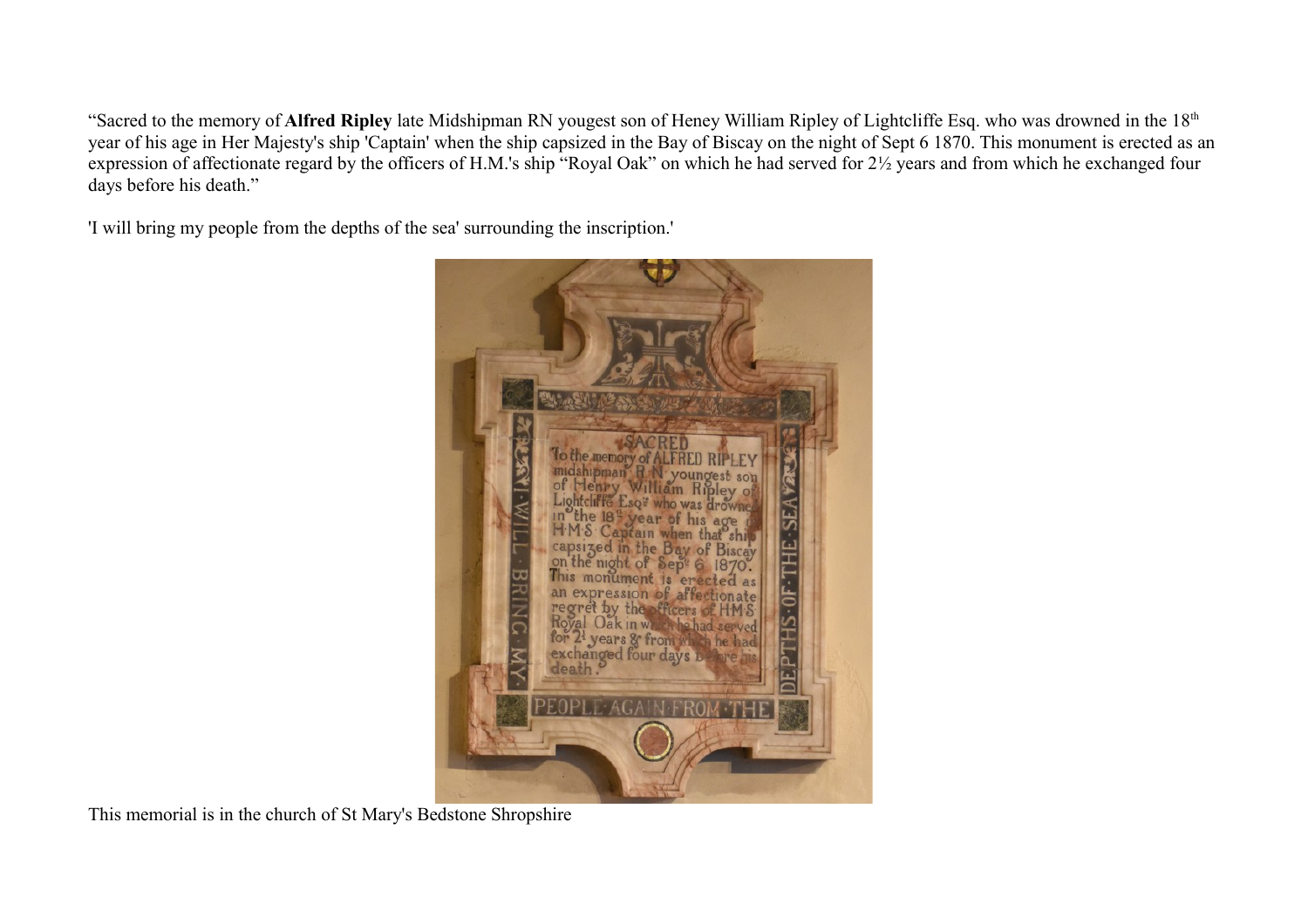West Yorkshire Archives have a letter from the Ripleys seeking permission to transfer the tablet.

We the underseyous Redered Reply the the undersequed victiments , Some<br>Henry Repley and theybe Repley Some<br>17 the late Si have thelevies diply because receiled hereby signify our accent to and approval of the removal from the Church of Saint hutther at begat caffe in the Parise of Walespace in the foundy I you to the Parise Church of Saint Mary at Bedstone in the Country of Salate ? The hunde Tablet erected to be memory of one late hotel aspect Rifley in such Church of Sanit healtheur at Lightelife apresent by the Showard Reply Surveyed a condity to the replace and are thouty on the shine side of Stell of paper. Harry althe 1886

Desat Eribain, Captain 1958<br>Millimedia



HMS Captain. This was an experimental ship testing turret gunnery. Looking at the gun ports, just above the water line, it is hardly surprising that it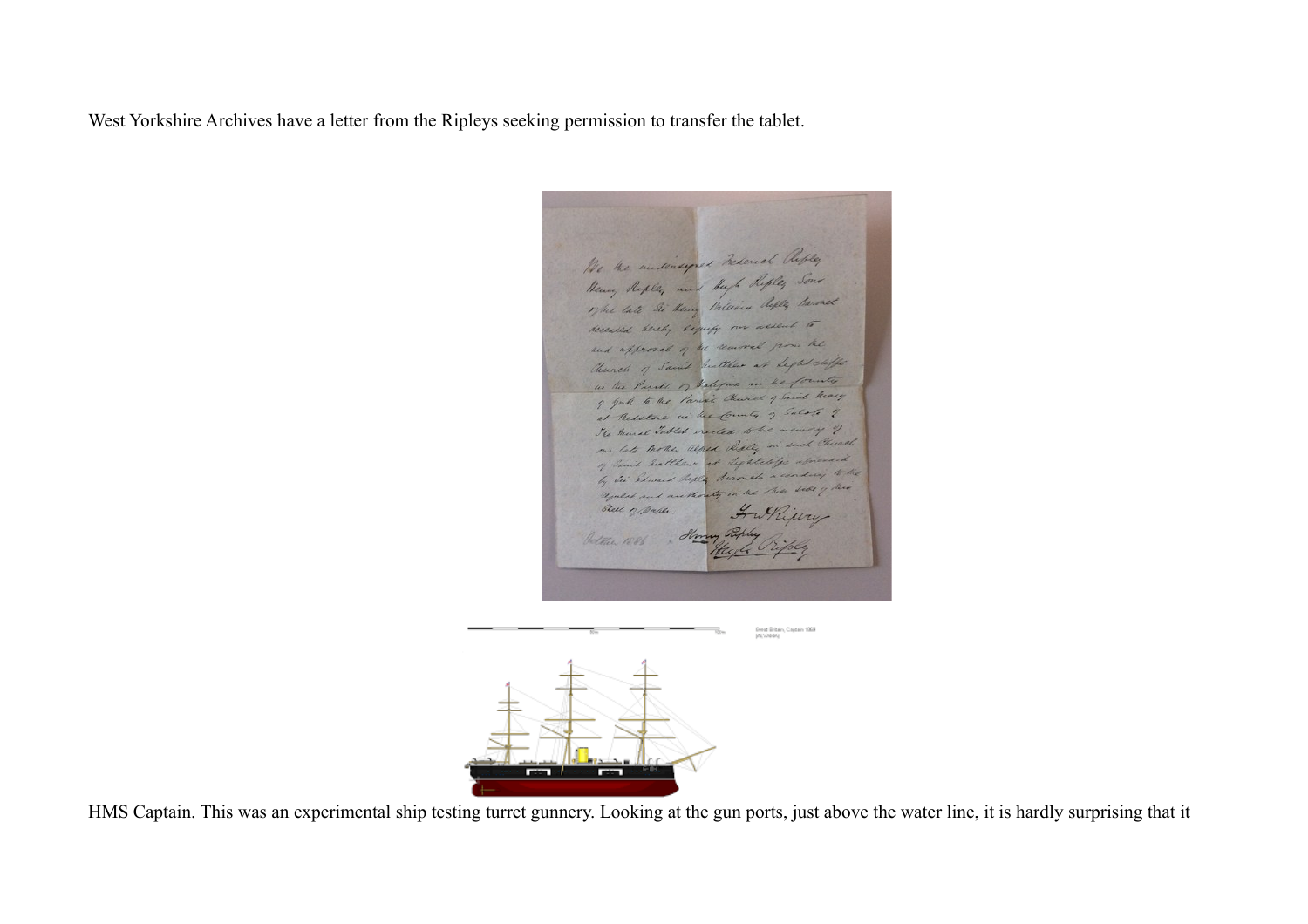sank.

There is a fuller account in the section *People of Interest.*

Brass plates from pews in the middle aisle.

1. Here are interred the bodies of **Samuel Walker and Rebekah**, his wife, of Slead Syke. He died Mch 10 1740 in the 66th year of his life. She died April 12 1744 in  $70<sup>th</sup>$  year of her life.



2. Near this place are interred the bodies of Mr John Holmes and Mrs Elizabeth Holmes, his wife, late of Smith House. He died March 13<sup>th</sup> 1742 aged 34 years. She died February  $25<sup>th</sup>$  1785 aged 73 years.

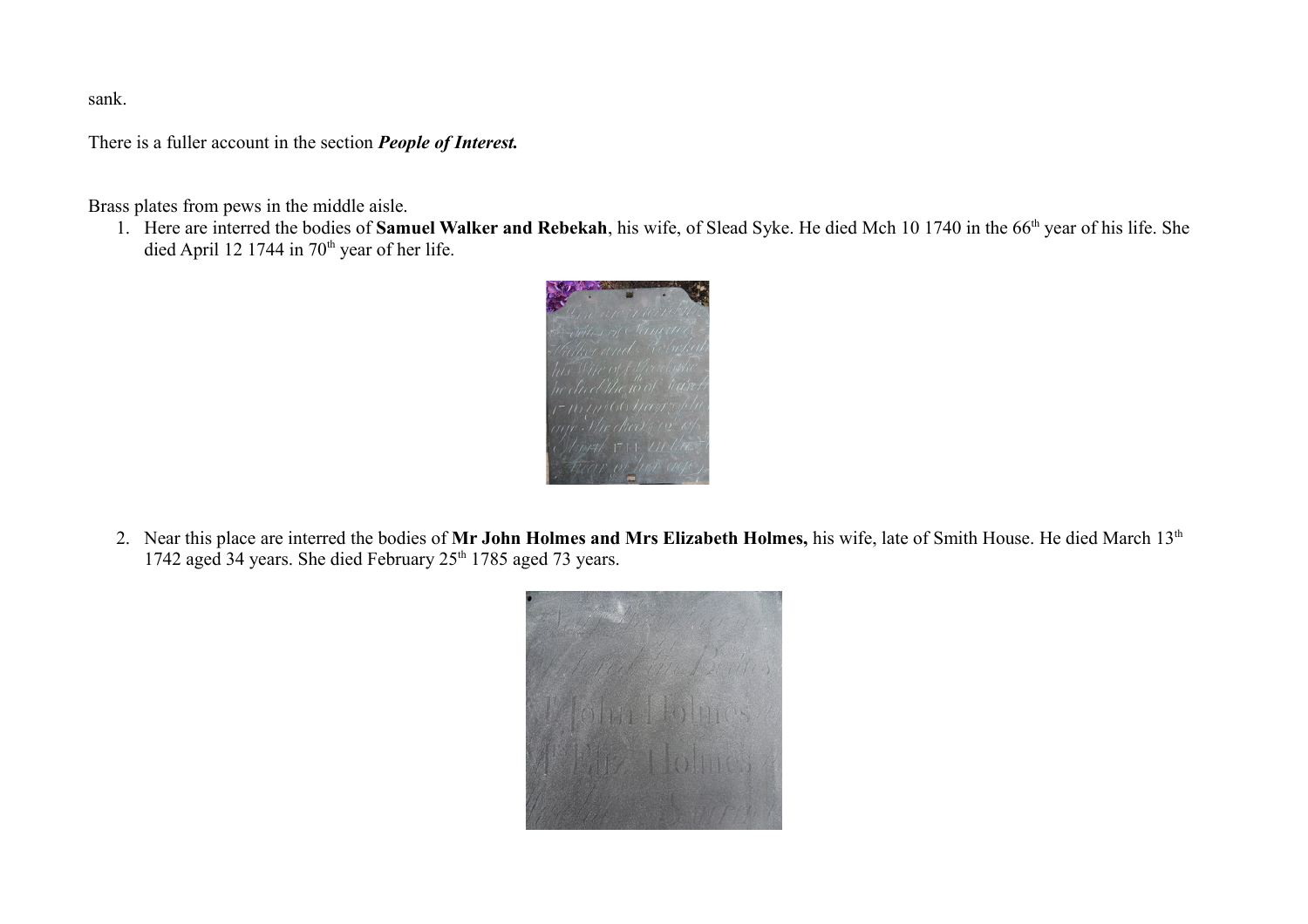3. **Judith Wainhouse** of Smith House who died September 8<sup>th</sup> 1778 in ye 63<sup>rd</sup> year of her life.



4. **John Gill** of Slead Syke who died 1783 aged 70. [the only John Gill in our records died in 1787]

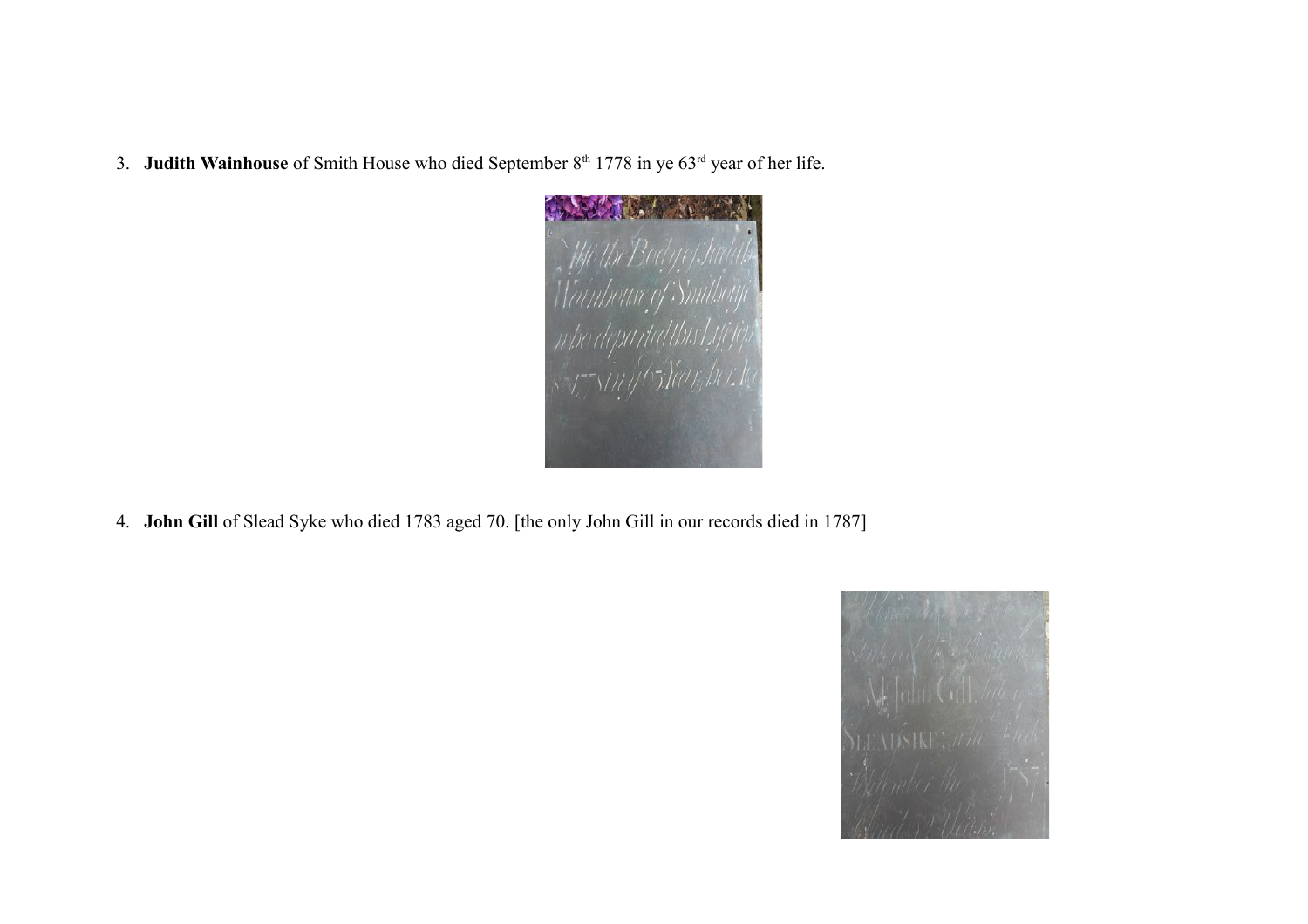5. In the vault beneath are deposited in the hope of a joyful resurrection the remains of **Mary Walker** Cliff Hill eldest daughter of William Walker Esq Crow Nest She died September XIII, MDCCCXXII Aged LXXVI.





Brass plate, possibly from gravestone to Ann Walker d 1847, aged 90.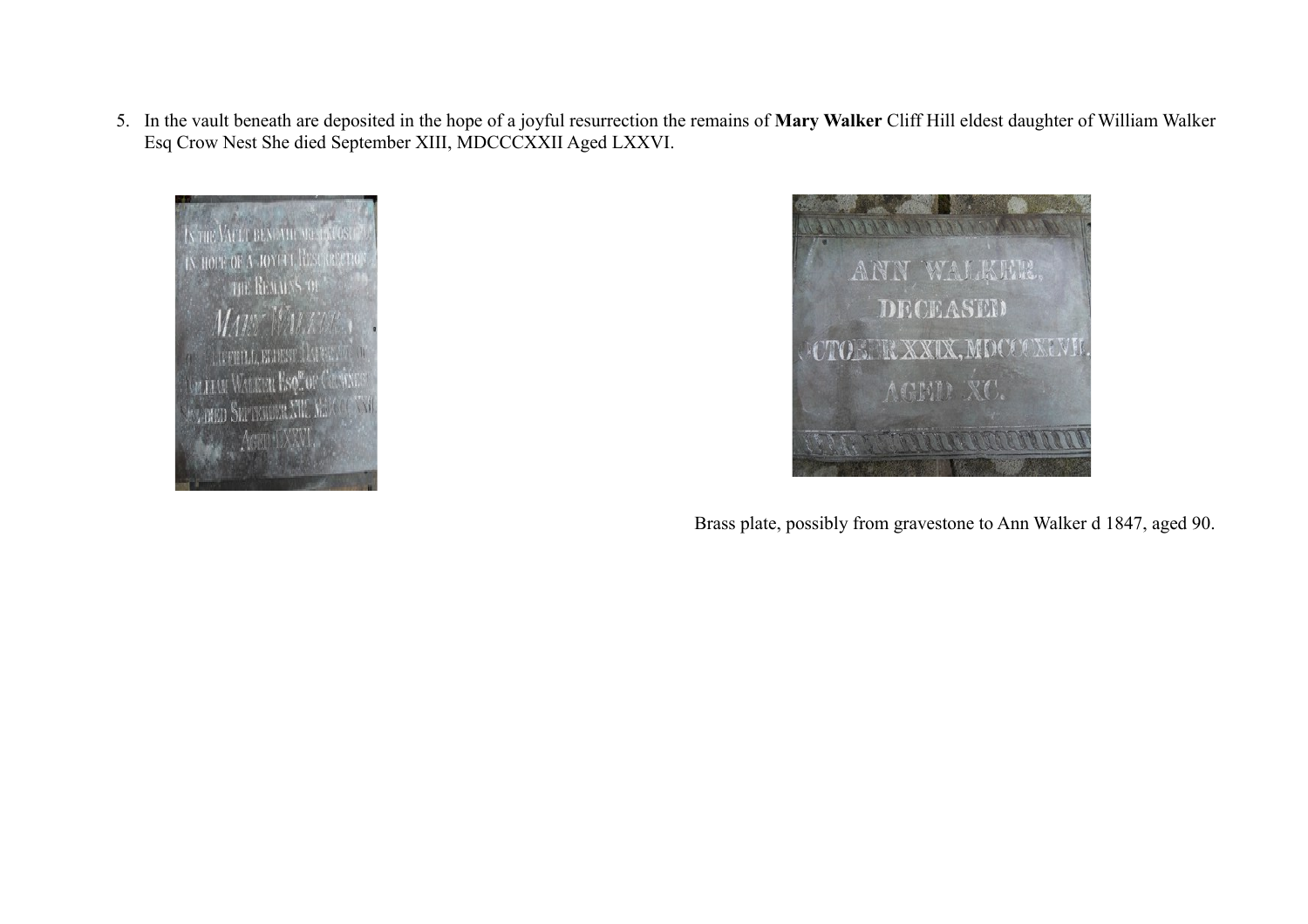#### **What is now in the "new" church:**

The **Royal Coat of Arms** which was mounted on the western gallery wall below the organ. Dated around 1840. It is unusual in that there is an imposed coat of arms of the House of Saxony, it had been thought prior to Victoria's wedding that her husband's arms [Prince Albert, Saxe Coburg Gotha]would have been included.



There are also pew labels relating to the paid allocation from 1775 plus a plan produced for faculty approval. There are about 40 kept at the West